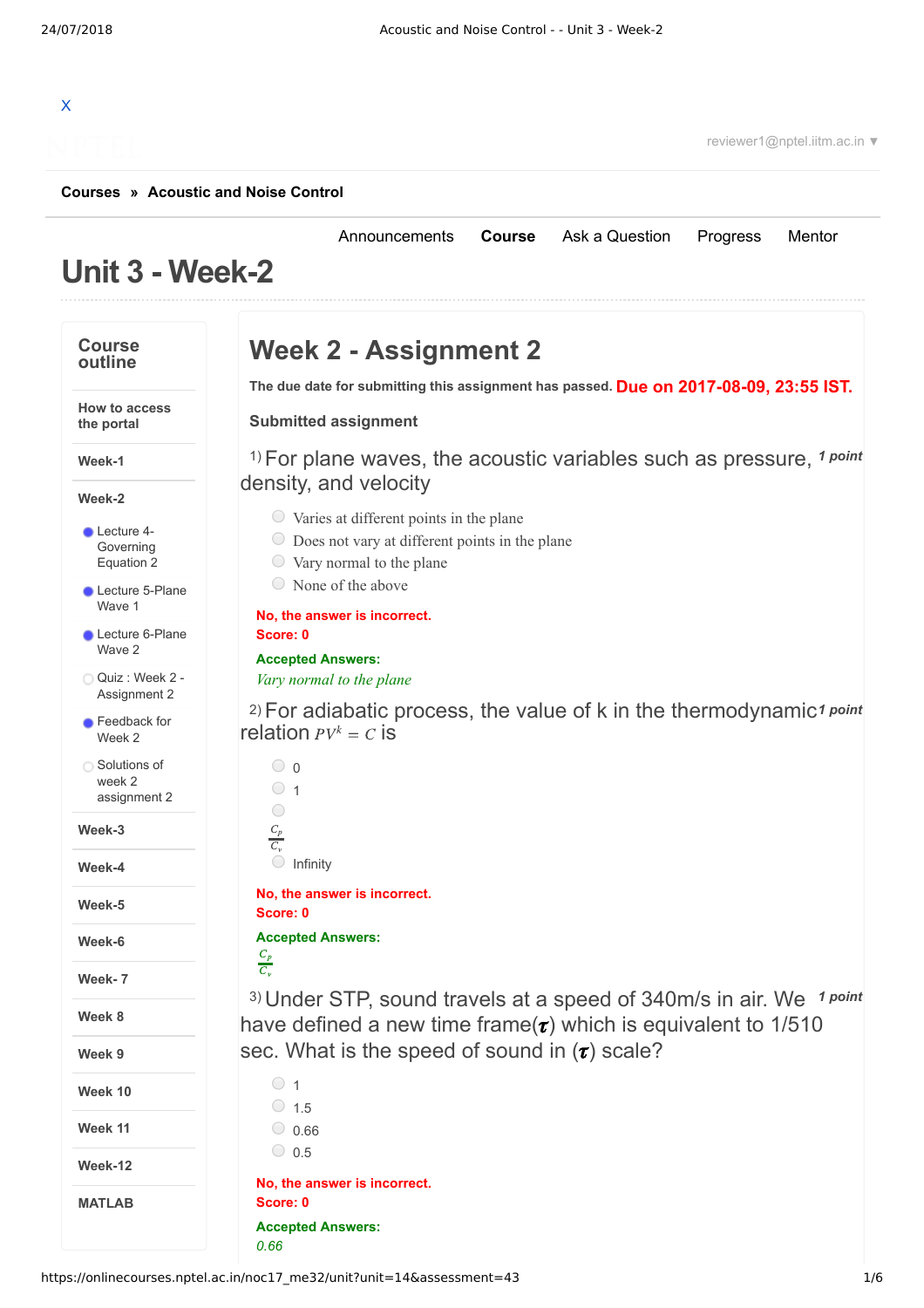24/07/2018 Acoustic and Noise Control - - Unit 3 - Week-2

## 4) *1 point* The function g(x+t), where x and t are spatial coordinate and time respectively, is a

- $\circ$  Wave traveling at 45 degree to the x-axis
- Wave traveling at -45 degree to the x-axis
- $\circ$  Wave traveling along positive x-axis
- $\circledcirc$  Wave traveling along negative x- axis.

**No, the answer is incorrect.**

**Score: 0**

### **Accepted Answers:**

*Wave traveling along negative x- axis.*

<sup>5)</sup> The slope of the characteristics curves(x,t) for a backward 1 point traveling wave is

Positive  $\circ$  Negative  $\circ$  1  $\circ$  0 **No, the answer is incorrect.**

**Score: 0 Accepted Answers:**

*Negative*

<sup>6)</sup> Calculate the speed of sound in air having a density of <sup>1 point</sup> 1.225 kg/m<sup>3</sup> and pressure of 101kPa. Take the adiabatic constant as 1.44.

 $\bigcirc$  340.42  $\circ$  344.57  $\bigcirc$  342.9  $\circ$  335.79

**No, the answer is incorrect. Score: 0**

**Accepted Answers:** *344.57*

<sup>7)</sup> Wave equation  $\frac{\partial^2 p}{\partial x^2} = \frac{1}{\partial x^2} \frac{\partial^2 p}{\partial y^2}$  is an example of **1** point  $\overline{dx^2}$ 1  $\frac{1}{C^2} \frac{\partial^2 p}{\partial t^2}$  $\overline{\partial t^2}$ 

- $\bigcirc$  Hyperbolic partial differential equation
- Parabolic partial differential equation
- Elliptical partial differential equation
- None of the above

**No, the answer is incorrect. Score: 0**

**Accepted Answers:**

*Hyperbolic partial dif erential equation*

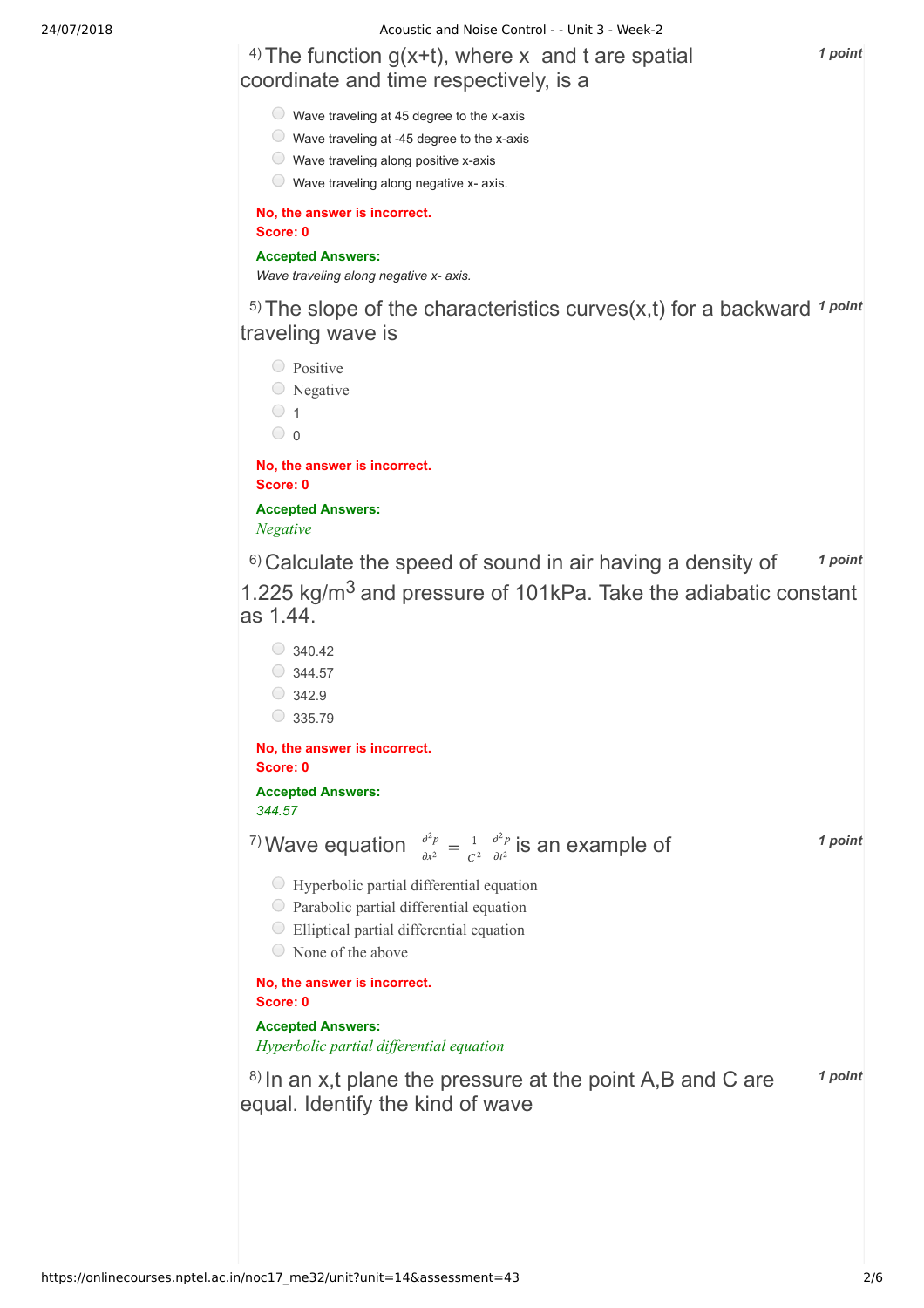

9) *1 point* The figure represents space profile of a forward propagating wave. Which of the following figure will represent its time history?

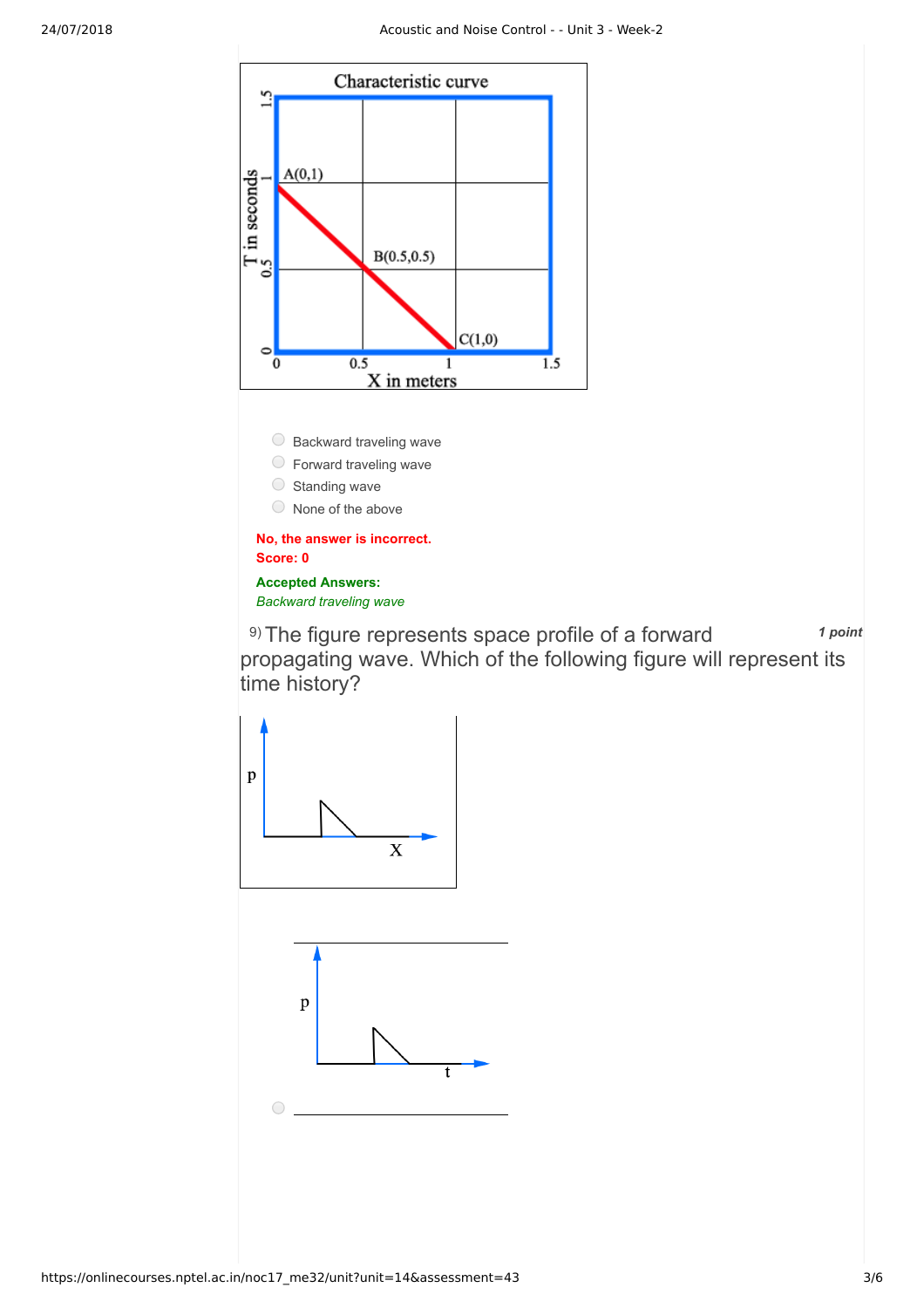

10) The figure represents space profile of a backward 1 point propagating wave. Which of the following figure will represent its time history?

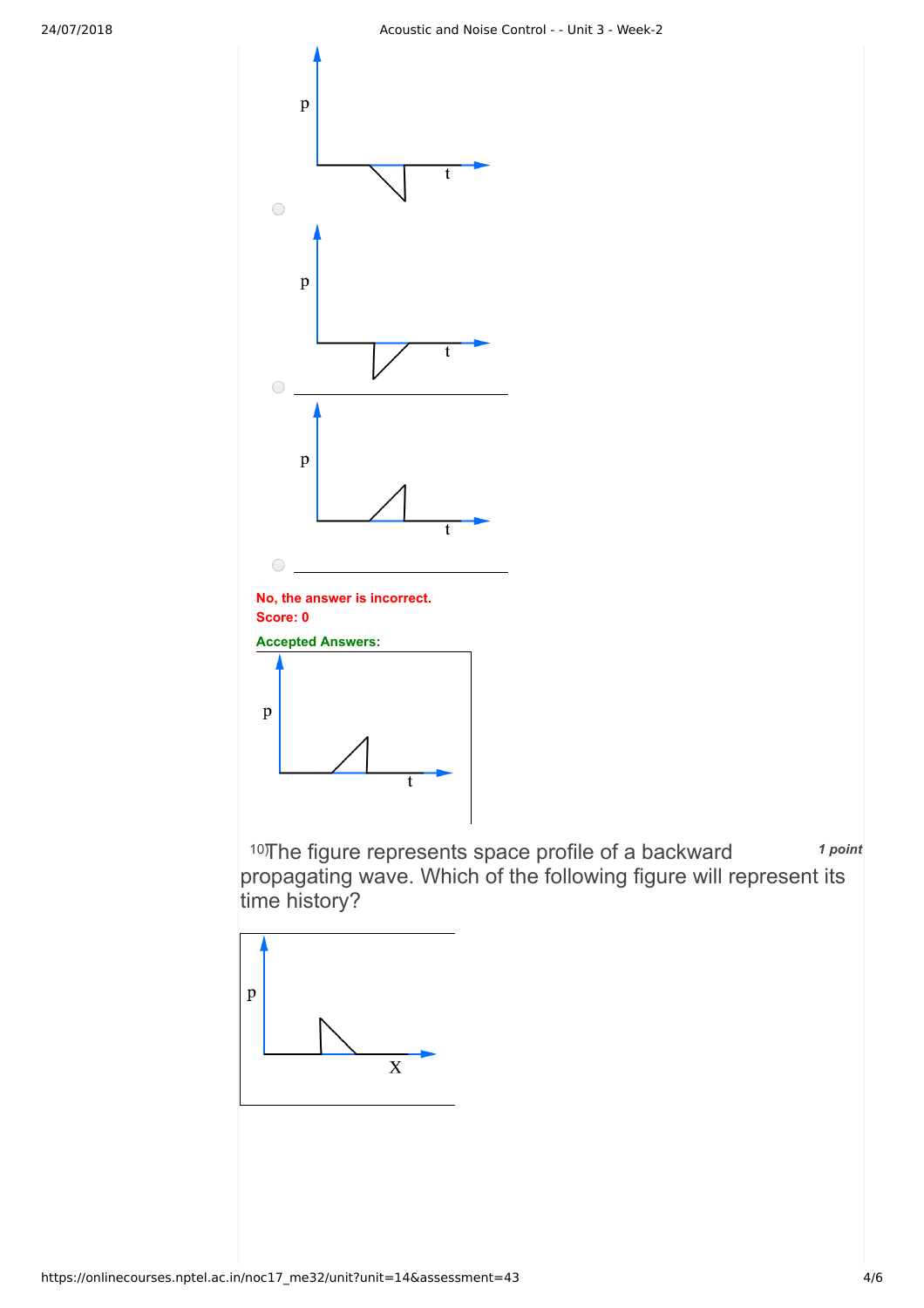